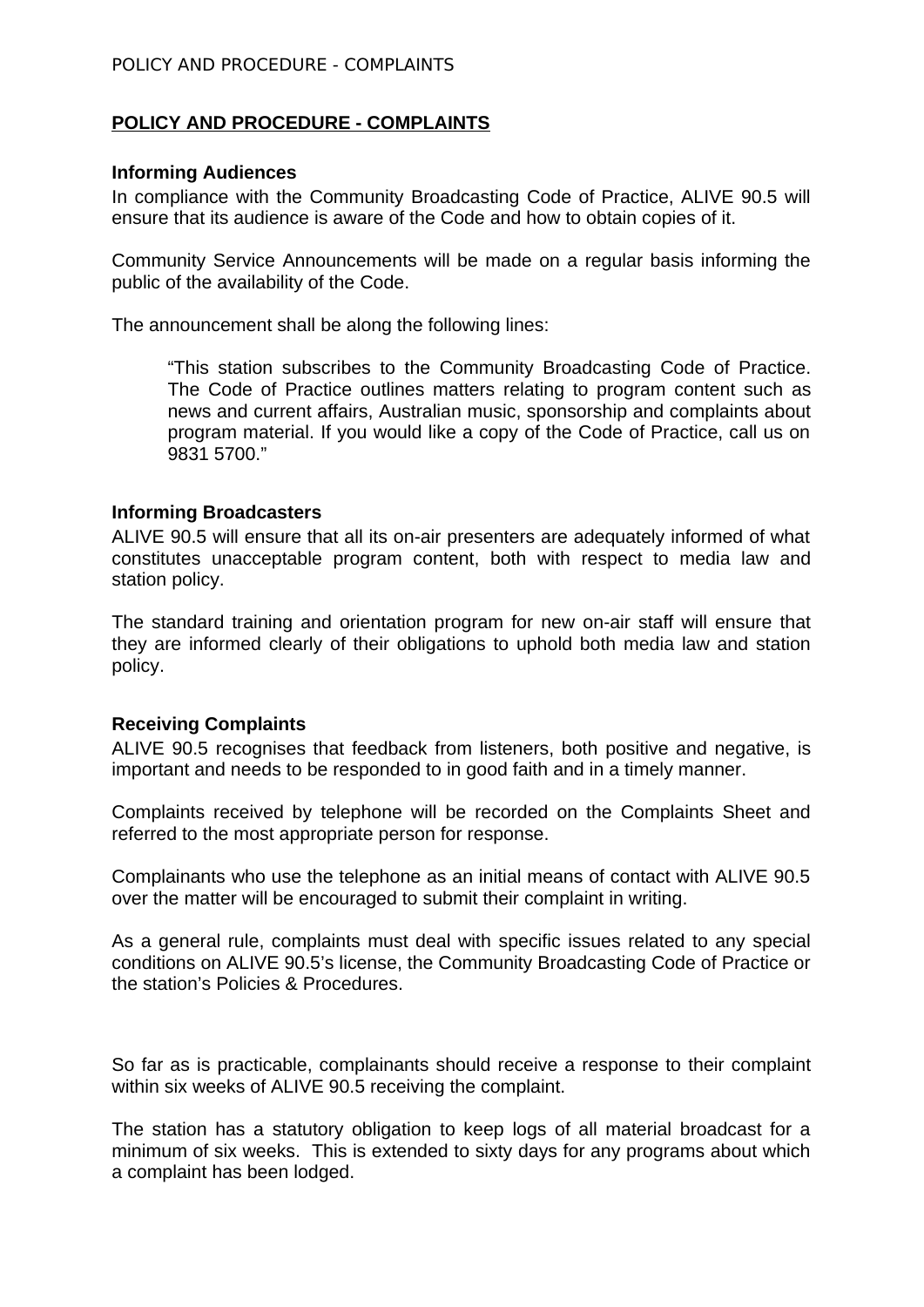Investigation of the complaint should include a check of the log of the particular program, consideration of possible alternatives that were available and a statement of station Policy as it relates to the complaint.

Official responses to complaints shall always be in writing, detailing the steps that were taken to investigate the matter, and the conclusions arrived at. They shall also include an invitation to discuss the matter further if required.

Should the complainant be dissatisfied with the official response the following alternatives could be considered:

- Further consideration of the complaint and a further response.
- A meeting to consider the issues of concern.
- No further response because the initial response is deemed to be adequate.

If the complainant is still dissatisfied with the response, ALIVE 90.5 will inform them of their right to take the complaint to the [Australian Communication and Media Authority].

### **Records and Notification**

ALIVE 90.5 will maintain a record of all complaints received, the investigations that were made into them and the responses made. Reports will be made to the Australian Communications and Media Authority at the times and in the format advised by the ACMA.